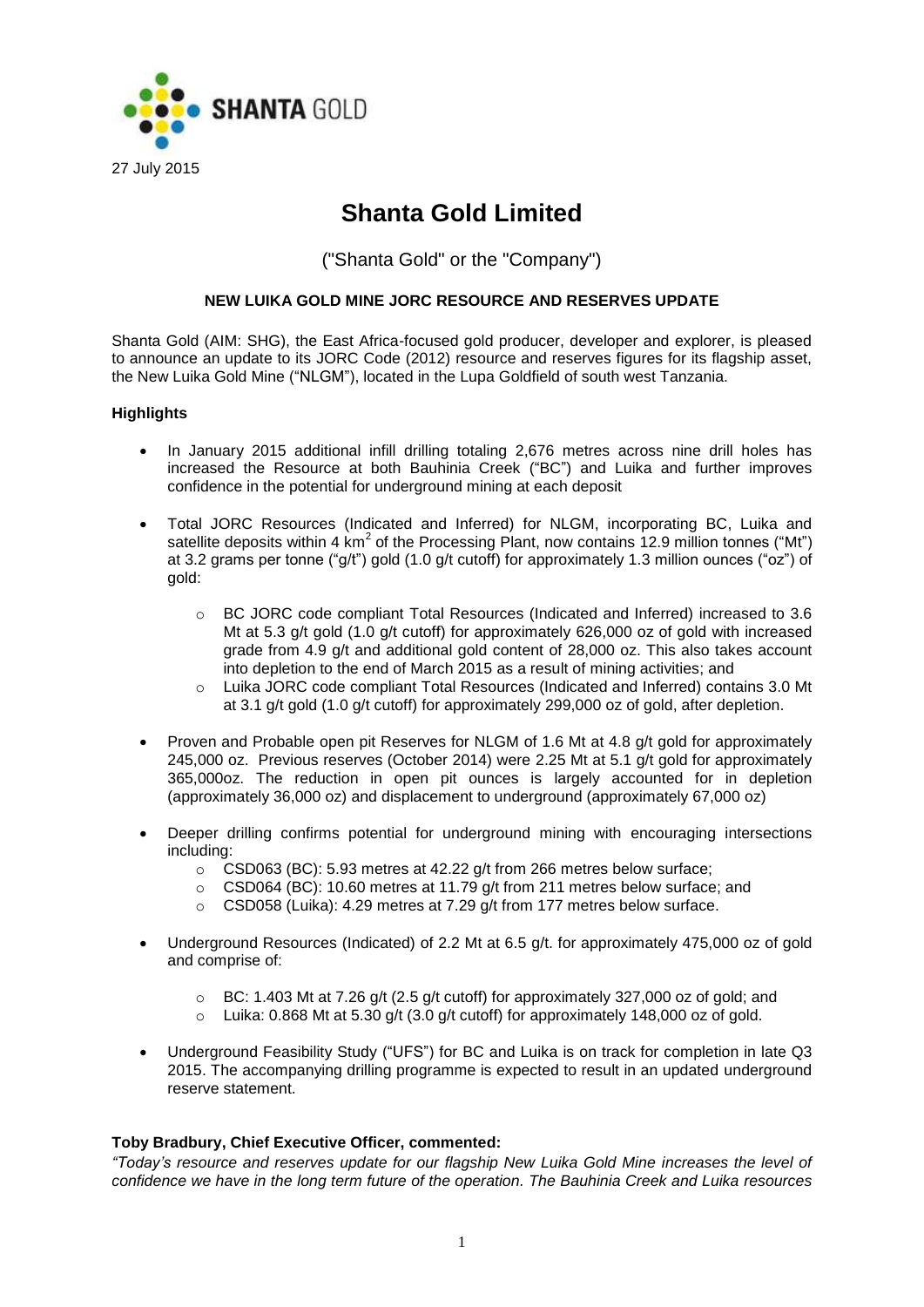

*remain open at depth and we are confident that further on-going exploration during the course of a future underground mining operation has good potential to further upgrade and extend the resource base.*

*"The update for the open pit reserves reflects the redesign of the open pits with a markedly reduced strip ratio for a proportionally much smaller reduction in reserves. The displaced open pit reserves report to underground resources and we look forward to announcing the underground feasibility study later this quarter. This is a win-win for New Luika as the surface mine benefits from a substantial reduction in operating cost while a potential underground operation gets additional high grade resource."*

## **Enquiries:**

| <b>Shanta Gold Limited</b><br>Toby Bradbury (CEO)<br>Patrick Maseva-Shayawabaya (CFO)           | +255 (0) 22 2601 829 |
|-------------------------------------------------------------------------------------------------|----------------------|
| Nominated Adviser and Joint Broker<br>Peel Hunt LLP<br>Matthew Armitt / Ross Allister           | +44 (0) 20 7418 8900 |
| <b>Joint Broker</b><br><b>GMP Securities Europe LLP</b><br>Richard Greenfield / Alexandra Carse | +44 (0) 20 7647 2800 |
| <b>Financial Public Relations</b><br>Tavistock<br>Emily Fenton / Nuala Gallagher                | +44 (0)20 7920 3150  |

# **About Shanta Gold**

Shanta Gold is an East Africa-focused gold producer, developer and explorer. It currently has defined ore resources on the New Luika and Singida projects in Tanzania and holds exploration licences over a number of additional properties in the country. Shanta's flagship New Luika Gold Mine commenced production in 2012 and, produced 84,000 ounces in 2014. The Company is admitted to trading on London's AIM and has approximately 464 million shares in issue. For further information please visit: [www.shantagold.com.](http://www.shantagold.com/)

The information in this report that relates to Mineral Resources is based on information compiled by Mr. David Briggs Pri.Sci.Nat. NHD Economic Geology, a Competent Person who is a Member of the South African Council for Natural Scientific Professionals (SACNASP Membership Number 400225/09), a 'Recognized Professional Organization' (RPO) included in a list that is posted on the ASX website from time to time. Mr. Briggs is a consultant to Shanta in matters concerning mineral resources. Mr. Briggs has sufficient experience that is relevant to the style of mineralization and type of deposit under consideration and to the activity being undertaken to qualify as a Competent Person as defined in the 2012 Edition of the 'Australasian Code for Reporting of Exploration Results, Mineral Resources and Ore Reserves'. Mr. Briggs consents to the inclusion in the report of the matters based on his information in the form and context in which it appears.

# **Drilling Campaign**

The Reserve and Resource updates announced today follow the completion of an infill drilling campaign, targeting the Luika and BC deposits, completed during the first quarter of 2015, with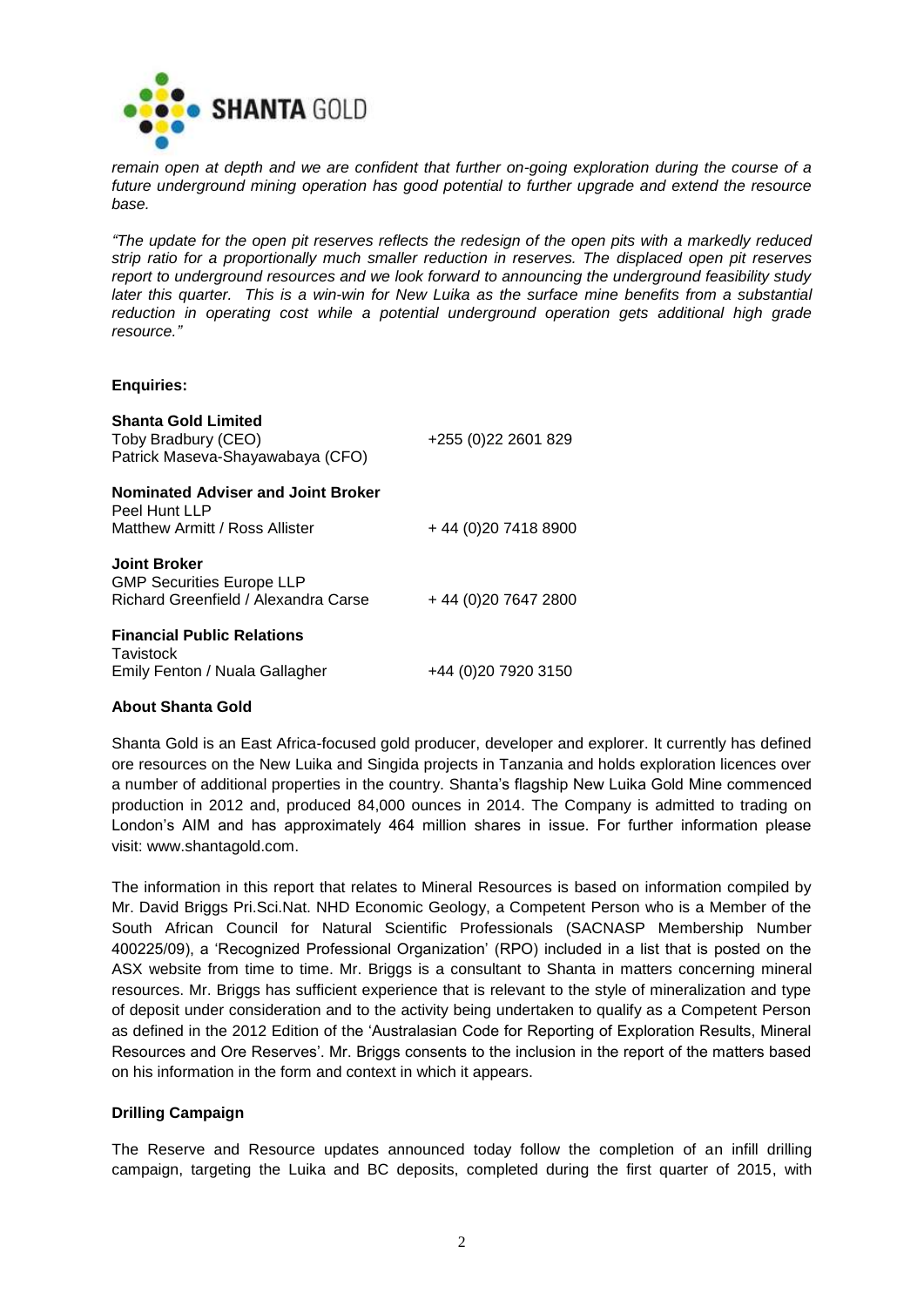

analysis results generated in the second quarter of 2015. The objective of the drilling program was to confirm the continuity of mineralised zones (ore bodies) and gold grade continuity of the respective deposits at depth in areas with limited drill hole coverage. The drilling programme comprised of reverse circulation pre-collar holes followed by directional diamond cored tails. A total of nine drill holes, totaling 2,676 metres were completed.

All geological and geotechnical logging was finalised alongside the sampling and core photography. All samples were dispatched to SGS Lakefield in Mwanza.

## *Bauhinia Creek*

Five directionally drilled Reverse Circulation ("RC") and Diamond Drill ("DD") holes were completed at the BC deposit and confirmed continuity of the ore body and gold grade, the following notable drill hole intersections were reported:

| CSD060: 5.38 m At 11.64 g/t  |  |  |  | 274 m | below surface |
|------------------------------|--|--|--|-------|---------------|
| CSD061: 4.15 m At 12.42 a/t  |  |  |  | 257 m | below surface |
| CSD063: 5.93 m At 42.22 a/t  |  |  |  | 266 m | below surface |
| CSD064: 10.60 m At 11.79 g/t |  |  |  | 211 m | below surface |

A full summary of the drilling results can be found in the announcement dated 21 July 2015.

## *Luika*

A total of four directionally drilled RC and DD holes were completed at the Luika deposit and confirmed continuity of the ore body and gold grade, and in particular a better understanding of the higher grade westerly plunging pay chute.

The following notable drill hole intersections were reported:

| CSD058: 4.29 m |  | At 7.29 g/t |  | 177 m | below surface |
|----------------|--|-------------|--|-------|---------------|
| CSD059: 1.26 m |  | At 4.80 g/t |  | 180 m | below surface |

A full summary of the drilling results can also be found in the announcement dated 21 July 2015.

#### **April 2015 Resources**

The updated April 2015 Total In-Situ Resources (at 1.0, 2.0 and 3.0 g/t cutoff grades) is shown in Table 1 below. The tabulated values include depletion up until end of March 2015.

## **Table 1: April 2015 Total In-situ Mineral Resources for NLGM**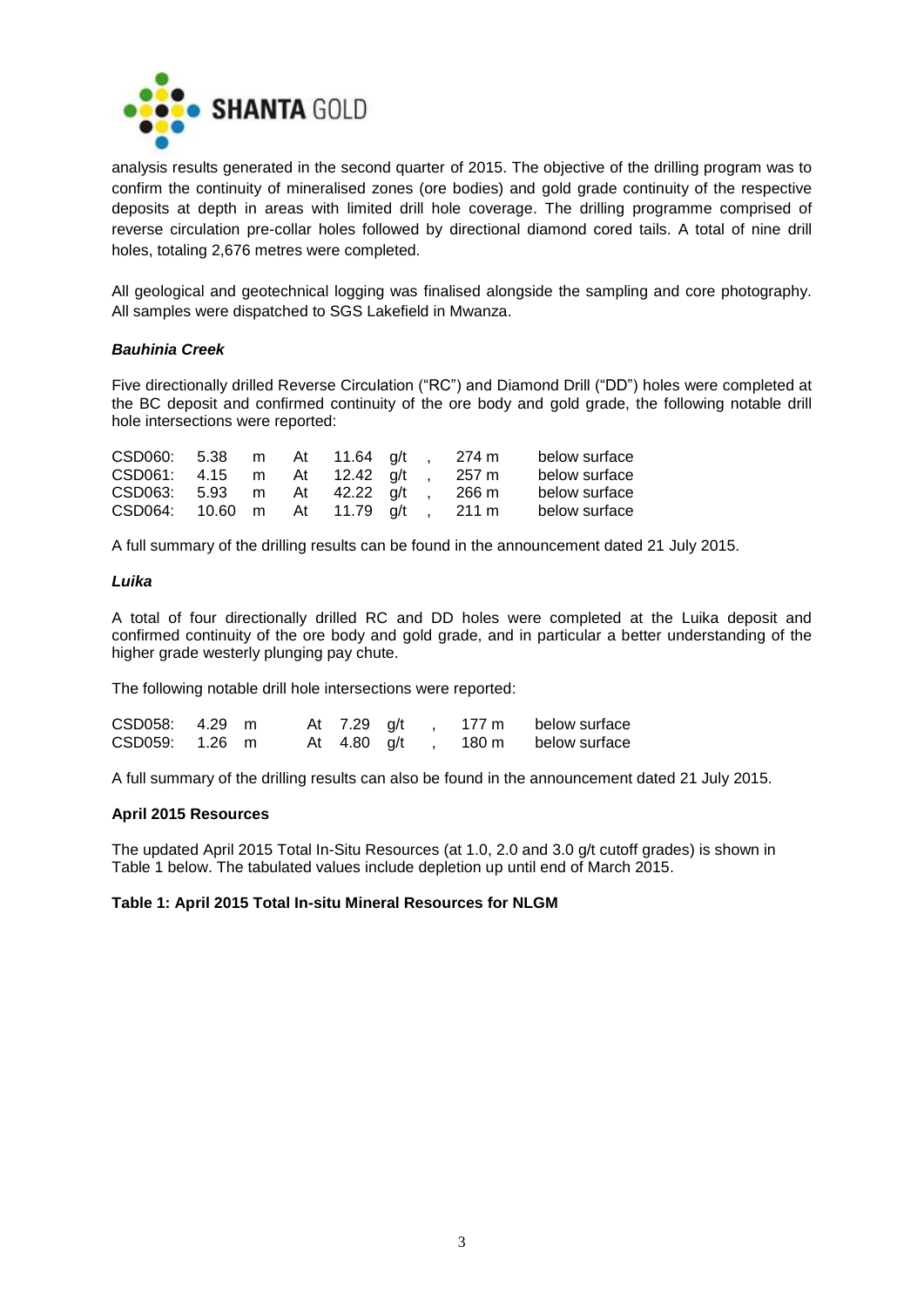

| <b>NLGM Targets</b>                  |                                 | Cut_Off          | 2015           |                            |                        |                |                           |                        |                |                        |                        |  |  |
|--------------------------------------|---------------------------------|------------------|----------------|----------------------------|------------------------|----------------|---------------------------|------------------------|----------------|------------------------|------------------------|--|--|
|                                      |                                 | (g/t)            |                | <b>Indicated Resources</b> |                        |                | <b>Inferred Resources</b> |                        |                | <b>Total Resources</b> |                        |  |  |
|                                      |                                 |                  | Tonnes<br>(Mt) | Grade<br>(g/t)             | <b>Ounces</b><br>(Koz) | Tonnes<br>(Mt) | Grade<br>(g/t)            | <b>Ounces</b><br>(Koz) | Tonnes<br>(Mt) | Grade<br>(g/t)         | <b>Ounces</b><br>(Koz) |  |  |
| <b>Updated</b><br><b>Mineral</b>     | <b>Bauhinia</b><br><b>Creek</b> | 1.0              | 2.3            | 6.6                        | 492                    | 1.3            | 3.2                       | 134                    | 3.6            | 5.3                    | 626                    |  |  |
| <b>Resources</b><br>Luika            | 2.0                             | 1.9              | 7.6            | 473                        | 0.8                    | 4.2            | 108                       | $\overline{2.7}$       | 6.6            | 581                    |                        |  |  |
|                                      |                                 | 3.0              | 1.6            | 8.8                        | 443                    | 0.6            | 4.8                       | 91                     | 2.1            | 7.7                    | 533                    |  |  |
|                                      |                                 | 1.0              | 2.1            | 3.6                        | 242                    | 0.9            | 1.9                       | 57                     | 3.0            | 3.1                    | 299                    |  |  |
|                                      |                                 | 2.0              | 1.5            | 4.4                        | 216                    | 0.3            | $\overline{3.2}$          | 29                     | 1.8            | 4.2                    | 244                    |  |  |
|                                      |                                 | 3.0              | 1.1            | 5.2                        | 178                    | 0.1            | 4.3                       | 15                     | 1.2            | 5.2                    | 193                    |  |  |
| <b>Previously</b><br><b>Declared</b> | Ilunga                          | 1.0              | 0.3            | 4.0                        | 40                     | 0.3            | 3.0                       | 34                     | 0.7            | 3.5                    | 74                     |  |  |
| <b>Mineral</b><br><b>Resources</b>   |                                 | 2.0              | 0.3            | 4.6                        | 38                     | 0.2            | 3.8                       | 28                     | 0.5            | 4.2                    | 66                     |  |  |
|                                      |                                 | $\overline{3.0}$ | 0.2            | $\overline{5.1}$           | $\overline{34}$        | 0.2            | 4.3                       | $\overline{23}$        | 0.4            | 4.8                    | $\overline{57}$        |  |  |
|                                      | <b>Black Tree</b><br>Hill       | 1.0              | 0.8            | 1.9                        | 52                     | 0.5            | 1.6                       | 27                     | 1.4            | 1.8                    | 78                     |  |  |
|                                      |                                 | 2.0              | 0.3            | 2.6                        | 27                     | 0.1            | 2.3                       | 9                      | 0.4            | 2.5                    | 36                     |  |  |
|                                      |                                 | 3.0              | 0.1            | 3.6                        | $\overline{7}$         | 0.0            | $\overline{3.2}$          | $\mathbf 0$            | 0.1            | 3.6                    | $\overline{7}$         |  |  |
|                                      | Jamhuri                         | 1.0              | 0.9            | 2.0                        | 55                     | 0.8            | 1.6                       | 41                     | 1.6            | 1.8                    | 96                     |  |  |
|                                      |                                 | 2.0              | 0.3            | 3.0                        | 30                     | 0.1            | 2.7                       | 10                     | 0.4            | 2.9                    | 40                     |  |  |
|                                      |                                 | 3.0              | 0.1            | 3.9                        | 15                     | 0.0            | $\overline{3.5}$          | $\overline{4}$         | 0.2            | 3.8                    | 19                     |  |  |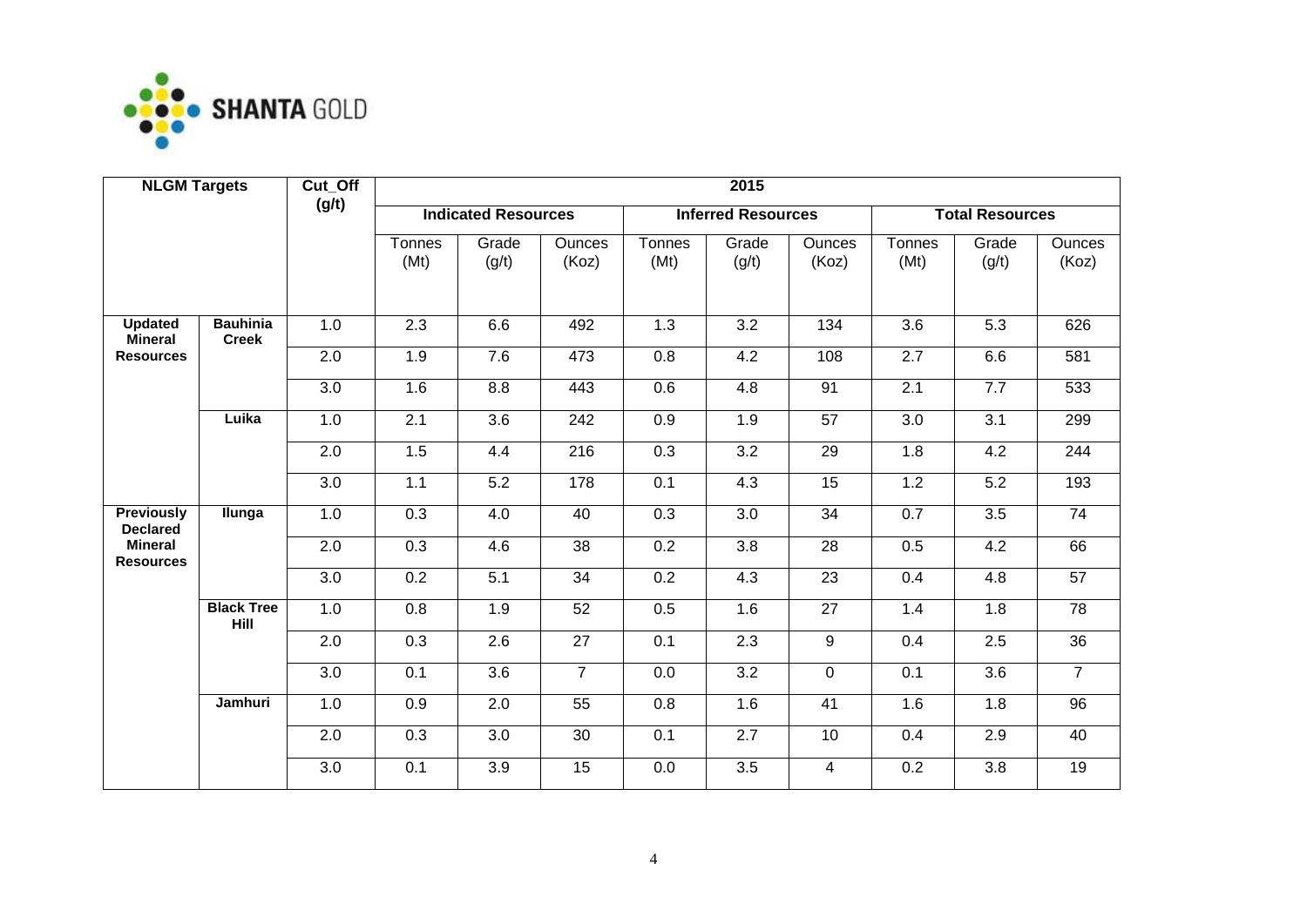

| <b>NLGM Targets</b> |                                   | Cut_Off | 2015             |                            |                        |                  |                           |                 |                  |                        |                        |
|---------------------|-----------------------------------|---------|------------------|----------------------------|------------------------|------------------|---------------------------|-----------------|------------------|------------------------|------------------------|
|                     |                                   | (g/t)   |                  | <b>Indicated Resources</b> |                        |                  | <b>Inferred Resources</b> |                 |                  | <b>Total Resources</b> |                        |
|                     |                                   |         | Tonnes<br>(Mt)   | Grade<br>(g/t)             | <b>Ounces</b><br>(Koz) | Tonnes<br>(Mt)   | Grade<br>(g/t)            | Ounces<br>(Koz) | Tonnes<br>(Mt)   | Grade<br>(g/t)         | <b>Ounces</b><br>(Koz) |
|                     | <b>Shamba</b>                     | 1.0     | $\overline{0.3}$ | $\overline{2.3}$           | 19                     | $\overline{0.1}$ | 1.6                       | $\overline{5}$  | 0.4              | 2.1                    | $\overline{25}$        |
|                     |                                   | 2.0     | 0.1              | 3.6                        | 12                     | 0.0              | $\overline{2.6}$          | $\overline{2}$  | 0.1              | $\overline{3.4}$       | $\overline{14}$        |
|                     |                                   | 3.0     | 0.1              | 4.2                        | 9                      | 0.0              | 3.9                       | $\mathbf{1}$    | 0.1              | 4.2                    | 9                      |
|                     | <b>Black Tree</b><br><b>North</b> | 1.0     | 0.1              | 1.8                        | $\overline{7}$         | 0.0              | 1.4                       | $\overline{2}$  | $\overline{0.2}$ | 1.7                    | $\overline{8}$         |
|                     |                                   | 2.0     | 0.1              | 2.7                        | $\overline{5}$         | 0.0              | 2.5                       | $\mathsf{O}$    | 0.1              | 2.6                    | $\overline{5}$         |
|                     |                                   | 3.0     | 0.0              | 3.5                        | $\overline{\omega}$    | 0.0              | 3.4                       | $\mathbf 0$     | 0.0              | 3.5                    | $\overline{3}$         |
|                     | Elizabeth<br>Hill                 | 1.0     | 0.5              | 1.8                        | $\overline{29}$        | 1.3              | 1.5                       | 58              | 1.8              | 1.6                    | $\overline{88}$        |
|                     |                                   | 2.0     | 0.2              | 2.8                        | 14                     | 0.1              | 2.5                       | $\overline{7}$  | 0.2              | 2.7                    | 21                     |
|                     |                                   | 3.0     | 0.0              | $\overline{3.4}$           | $\overline{4}$         | 0.0              | $\overline{3.3}$          | $\overline{1}$  | 0.1              | $\overline{3.3}$       | 6                      |
|                     | Luika<br><b>South</b>             | 1.0     | 0.1              | $\overline{3.7}$           | 14                     | 0.2              | $\overline{3.1}$          | $\overline{18}$ | 0.3              | $\overline{3.4}$       | 32                     |
|                     |                                   | 2.0     | 0.1              | 4.6                        | $\overline{12}$        | 0.1              | $\overline{3.7}$          | 16              | 0.2              | 4.1                    | $\overline{28}$        |
|                     |                                   | 3.0     | 0.1              | 5.9                        | 10                     | $\overline{0.1}$ | 4.3                       | $\overline{13}$ | 0.1              | 4.9                    | $\overline{22}$        |
| <b>Total</b>        |                                   | 1.0     | 7.4              | 4.0                        | 950                    | 5.5              | 2.1                       | 376             | 12.9             | 3.2                    | 1 3 2 6                |
|                     |                                   | 2.0     | 4.7              | 5.4                        | 825                    | 1.8              | 3.6                       | 209             | 6.5              | 4.9                    | 1 0 34                 |
|                     |                                   | 3.0     | 3.2              | 6.9                        | 702                    | 1.0              | 4.6                       | 147             | 4.2              | 6.3                    | 850                    |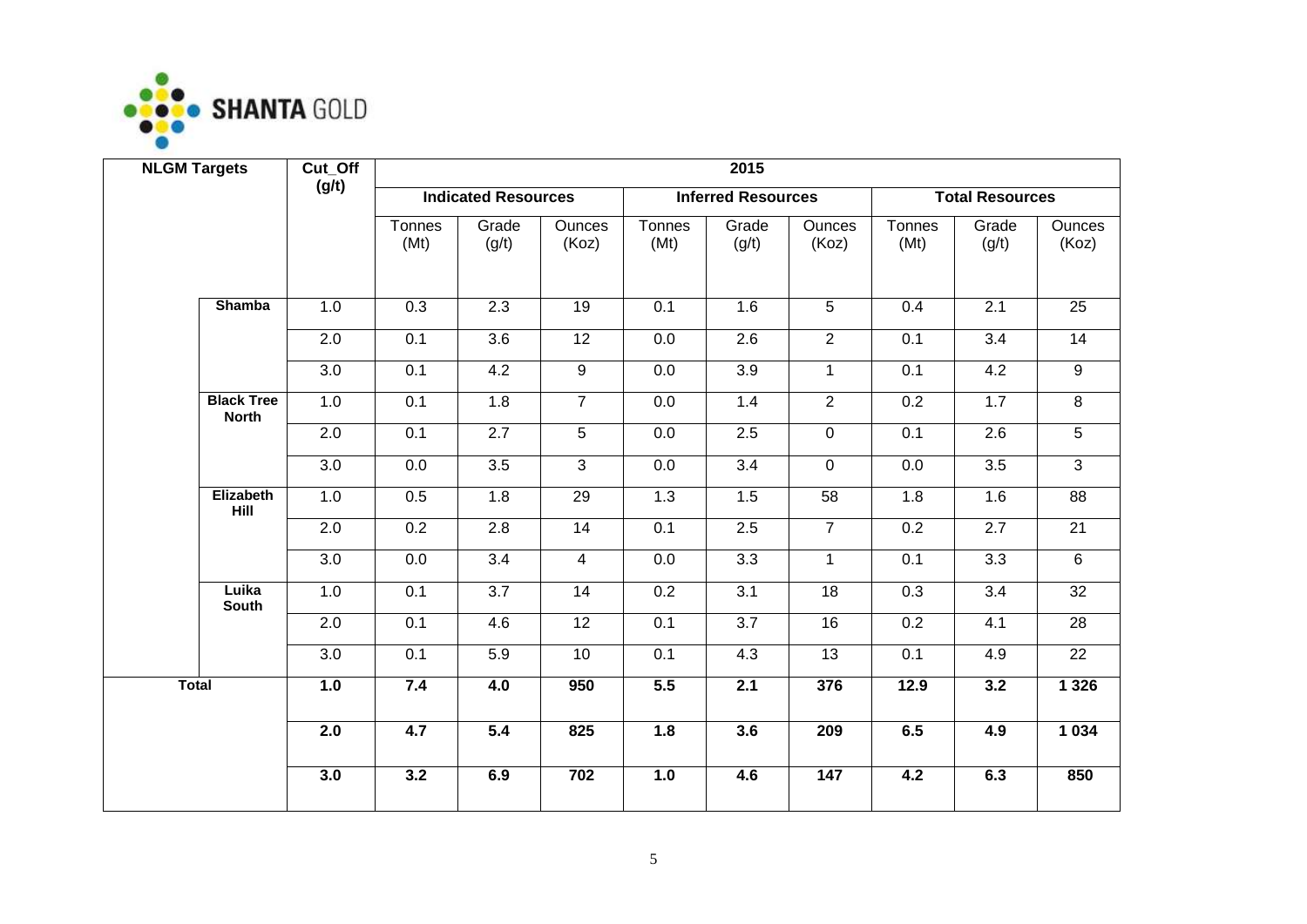

*The above tabulation only references those in-situ Mineral Resources situated at the above listed targets and is net of mining depletion to the end of March 2015.*

Figure 1 shows a long section view (looking south) of the BC deposit with the updated resource model and the additional five holes that were drilled. The drilling confirmed continuity of the mineralisation and grade at depth below the open pit and increased significantly the extent of higher grade ore as depicted in the yellow  $(8-11 \text{ g/t})$ , orange  $(11-15 \text{ g/t})$  and red  $(>15 \text{ g/t})$  blocks.

The in-situ Indicated and Inferred Mineral Resource for BC increased by 5%, an increase of 28,000 oz from 598,100 oz (October 2104) to 626,000 oz at 1.0 g/t cut off (net of depletion to March 2015). The positive variance is attributed to the increase of grade. The BC Resource is mostly in the Indicated Category (64%) for which the grade has increased from 5.8 g/t to 6.6 g/t (at 1.0 g/t cutoff).

**Figure 1: Bauhinia Creek Deposit April 2015. Long Section Looking South Depicting Resource Model, Recent Drill Hole Traces and open pit Outline** [http://www.rns-pdf.londonstockexchange.com/rns/0958U\\_-2015-7-26.pdf](http://www.rns-pdf.londonstockexchange.com/rns/0958U_-2015-7-26.pdf)

Figure 2 shows a long section of the Luika Deposit and the four holes that were drilled. The drilling confirmed continuity of the mineralisation and grade at depth below the open pit and improved confidence levels. With the additional drill hole data, the reinterpreted and updated resource block model indicates a high grade chute beneath historical workings and the Luika pit (design depth). The high grade chute extends to vertical depths of at least 280 meters and is indicated by the grey (5-8 g/t) and yellow (8-11 g/t) blocks and remains open down plunge.

Although, there was a net decrease in ounces (net of depletion to March 2015) for in-situ Indicated and Inferred Mineral Resource for Luika, there was a significant improvement (12.5%) in the in-situ grade of the Indicated Resource category (which represents 70% of the total) having increased from 3.2 g/t to 3.6 g/t (at a 1.0 g/t cut off) compared with the October 2014 Mineral Resource.

**Figure 2: Luika Deposit – April 2015 Resource Block Model and open pit outline** [http://www.rns-pdf.londonstockexchange.com/rns/0958U\\_1-2015-7-26.pdf](http://www.rns-pdf.londonstockexchange.com/rns/0958U_1-2015-7-26.pdf)

The April 2015 compared with October 2014 In-situ Resources for BC and Luika is shown below in Table 2. The values shown are at a 1.0 g/t cut off and is inclusive of depletion to the end of March 2015.

|                        | Tonnes (Mt) | Grade (g/t) | <b>Ounces (Koz)</b> |
|------------------------|-------------|-------------|---------------------|
| BC - October 2014      | 3.8         | 4.8         | 598                 |
| <b>BC - April 2015</b> | 3.6         | 5.3         | 626                 |
| Luika - October 2014   | 3.7         | 2.9         | 341                 |
| Luika - April 2015     | 3.0         | 3.1         | 299                 |
| Total - October 2014   | 7.5         | 3.9         | 939                 |
| Total - April 2015     | 6.6         | 4.4         | 925                 |

# **Table 2: In-situ Resource Comparison**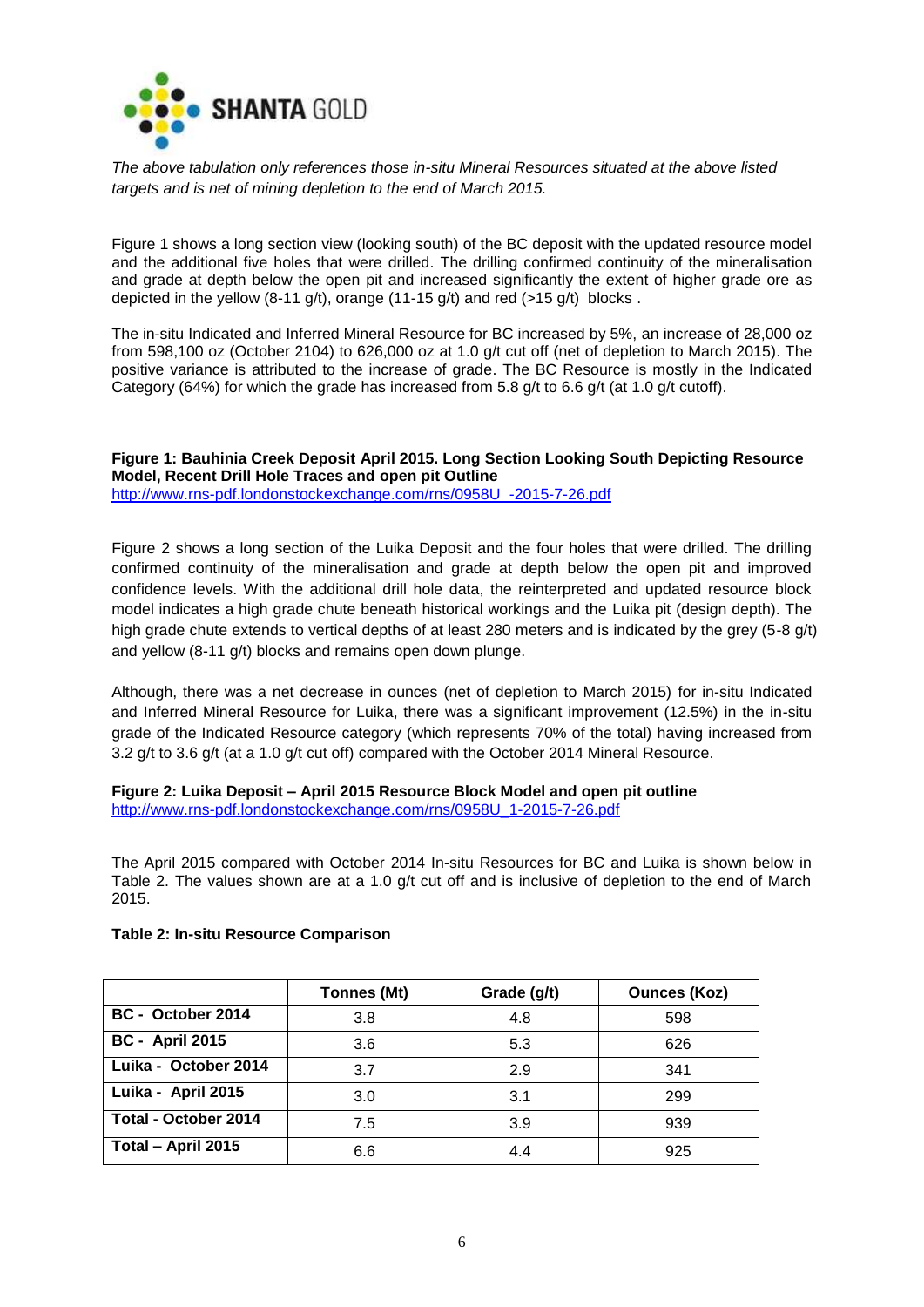

## **New Luika Open Pit Reserve Update**

All of the Ore Reserves estimated at New Luika are contained within the Measured and Indicated Resource category envelope, and incorporate three operational open pits, one located at Bauhinia Creek, one at Luika and one Jamhuri (commenced in July 2015) at depths to 160 metres, 120 metres and 50 metres below surface respectively.

During the second quarter of this year both of the active pits, BC and Luika, have been redesigned taking into consideration incremental strip ratios within the pit boundaries, pit wall stability and the historical mining activity in the Luika open pit. The Jamhuri open pit design was also reviewed following the completion of nine geotechnical holes drilled in the footprint of the potential pit.

A summary of the April 2015 Reserves is shown in Table 3. All open pit reserves have been based on the April 2015 Resource Models at cutoff grades of 1.0 g/t.

|                                               | In-situ<br>Tonnes<br>(Mt) | Grade<br>(g/t) | In-situ<br><b>Ounce</b><br>s (koz) | <b>ROM</b><br>Tonne<br>s(Mt) | Grade<br>(g/t) | Reserv<br>e (koz) | Recoverabl<br>e Ounces<br>(koz) |
|-----------------------------------------------|---------------------------|----------------|------------------------------------|------------------------------|----------------|-------------------|---------------------------------|
| <b>Active Open Pits</b>                       |                           |                |                                    |                              |                |                   |                                 |
| <b>Bauhinia Creek</b>                         | 0.408                     | 10.59          | 139                                | 0.414                        | 9.90           | 132               | 120                             |
| Luika                                         | 0.290                     | 4.00           | 37                                 | 0.300                        | 3.64           | 35                | 32                              |
| Jamhruri                                      | 0.235                     | 2.44           | 18                                 | 0.24                         | 2.21           | 17                | 16                              |
| <b>Satelite Pits</b>                          |                           |                |                                    |                              |                |                   |                                 |
| Ilunga                                        | 0.182                     | 4.469          | 26                                 | 0.181                        | 4.22           | 25                | 22                              |
| <b>Black Tree Hill</b>                        | 0.250                     | 2.351          | 19                                 | 0.249                        | 2.22           | 18                | 16                              |
| <b>Black Tree Hill North</b>                  | 0.022                     | 3.845          | 3                                  | 0.022                        | 3.63           | 3                 | 2                               |
| Elizabeth Hill                                | 0.056                     | 2.481          | 4                                  | 0.056                        | 2.34           | 4                 | 4                               |
| Shamba                                        | 0.124                     | 3.121          | 12                                 | 0.124                        | 2.95           | 12                | 11                              |
| <b>Total Probable Open</b><br><b>Pits Ore</b> | 1.567                     | 5.15           | 259                                | 1.590                        | 4.80           | 245               | 223                             |

## **Table 3: April 2015 Open Pit Ore Reserves for New Luika**

The reduction in reserves from October 2014 to April 2015 is a result of depletion and mine design changes which has reduced the sizes of both the BC and Luika pits. A positive outcome is anticipated for the UFS due for completion in Q3 2015. A significant proportion of the existing resource which falls outside the BC and Luika final pit limits is expected to be amenable to underground mining. Upon release of the UFS the NLGM Underground Reserve Statement will be updated.

The revised BC pit design has taken into account the potential underground portal access location, which is being actively prepared in advance of the outcome of the UFS. The optimised BC pit design has significantly reduced the Life of Mine ("LoM") strip ratio to 9:1 from 21:1. The newly optimised BC design results in reduced open pit Reserves by approximately 65,000 gold. This reduction of open pit Reserves is detailed in Table 4.

**Table 4:** BC open pit Reserves Forming Additional Underground Resources

|                                  | Mt    | Grade | Koz |
|----------------------------------|-------|-------|-----|
| <b>BC Pit Floor - 880 to 870</b> | 0.042 | 9.2   | 13  |
| West Wall of BC Pit              | 0.140 | 9.6   | 46  |
| <b>Foot Wall Skin *</b>          | 0.007 | 20.0  |     |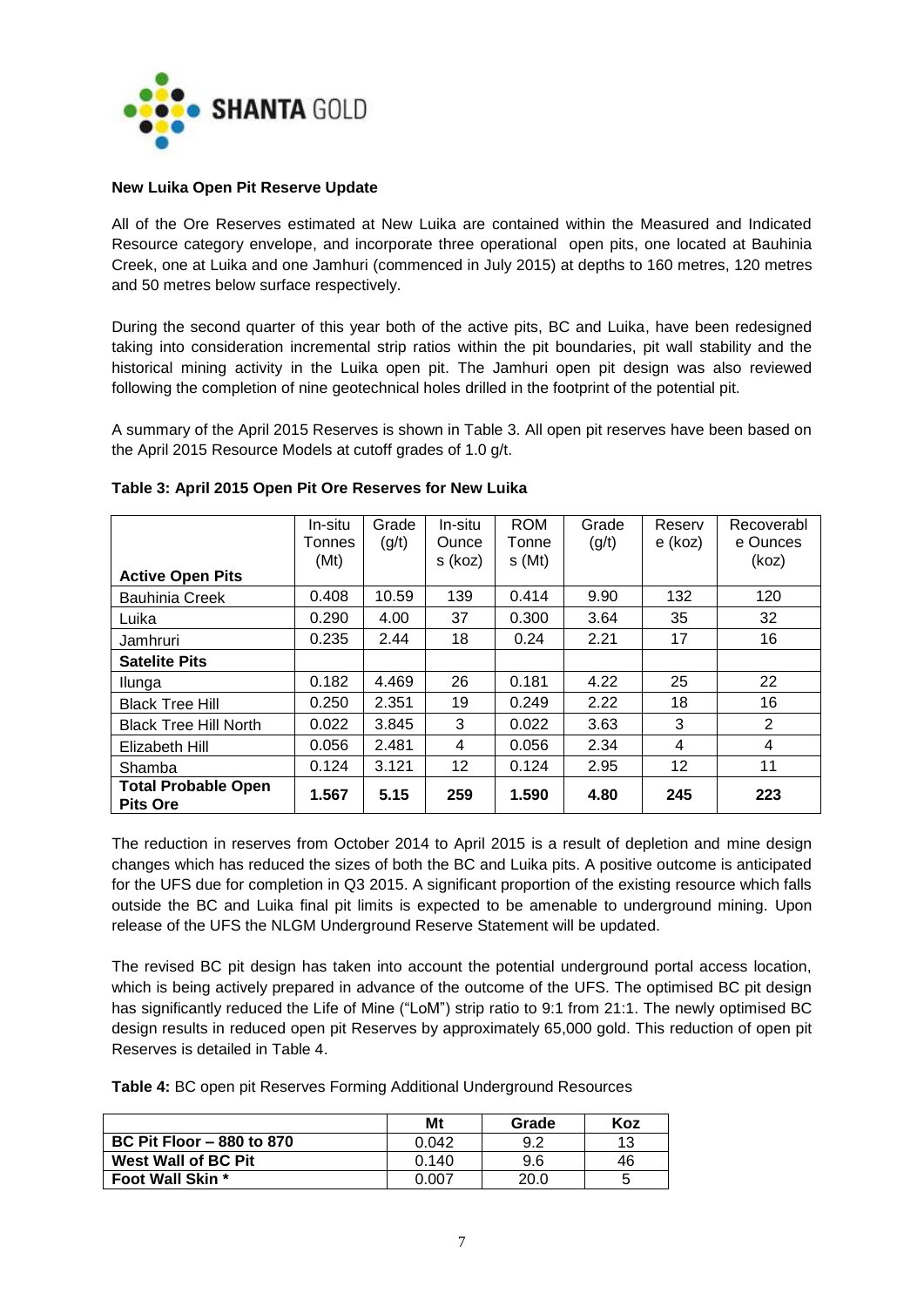

| <b>Hanging Wall Skin *</b> | 0.003 | 13.3      |    |
|----------------------------|-------|-----------|----|
| Low grade                  | 0.078 | 2.36      |    |
| <b>Total</b>               | 0.270 | 75<br>ن ، | 67 |

The Luika pit design has been reviewed taking into account current geotechnical conditions, historical underground mining, dilution and haulage distances. The review has resulted in a reduction of the stripping ratio and an improvement of the average grade. It is anticipated that any future underground mining beneath Luika will focus on the high grade steeply plunging chute.

# **Underground Resource**

It is anticipated that the current BC and Luika Resource beneath the current final pit designs will be amenable to underground mining. As previously stated, a positive outcome is anticipated for the UFS into underground mining beneath both the BC and Luika open pits. Tables 5 and 6 below tabulates the underground resources for BC and Luika based on cutoff grades of 2.5 g/t and 3.0 g/t respectively.

# **Table 5: Underground Indicated Resources**

|                          | Cut-off grade       | Tonnes (Mt) | Grade (g/t) | <b>Ounces (Koz)</b> |
|--------------------------|---------------------|-------------|-------------|---------------------|
| <b>BC Underground</b>    | 2.5 <sub>g</sub> /t | 1.403       | 7.26        | 327                 |
| <b>Resource</b>          |                     |             |             |                     |
| <b>Luika Underground</b> | 3.0 <sub>q/t</sub>  | 0.868       | 5.3         | 148                 |
| <b>Resource</b>          |                     |             |             |                     |
| <b>Total Underground</b> |                     | 2.271       | 6.5         | 475                 |
| <b>Resource</b>          |                     |             |             |                     |

# **Table 6: Inferred Underground Resources**

|                          | Cut-off grade       | Tonnes (Mt) | Grade (g/t) | <b>Ounces (Koz)</b> |
|--------------------------|---------------------|-------------|-------------|---------------------|
| <b>BC Underground</b>    | 2.5g/t              | 0.658       | 4.59        | 97                  |
| <b>Resource</b>          |                     |             |             |                     |
| <b>Luika Underground</b> | 3.0 <sub>g</sub> /t | 0.106       | 4.28        | 15                  |
| <b>Resource</b>          |                     |             |             |                     |
| <b>Total Underground</b> |                     | 0.764       | 4.56        | 112                 |
| <b>Resource</b>          |                     |             |             |                     |

Table 7, below, lists the assumptions and parameters used for each of the active open pits as well as the satellite pits collectively.

# **Table 7:Open pit assumptions and Parameters**

| <b>Parameter</b>              | <b>Units</b>   | <b>Bauhinia Pit</b> | <b>Luika Pit</b> | Jamhuri Pit | <b>Satelite Pits</b> |
|-------------------------------|----------------|---------------------|------------------|-------------|----------------------|
| <b>Gold Price</b>             | US\$ per ounce | 1,200.00            | 1,200.00         | 1,300.00    | 1,300.00             |
| <b>Overall Pit Wall Slope</b> | Degrees        | 42                  | 39               | 45          | 52                   |
| <b>Total Contained Ore</b>    | Mt             | 0.414               | 0.300            | 0.243       | 0.632                |
| <b>Total Contained Waste</b>  | Mt             | 3.49                | 3.49             | 1.80        | 3.73                 |
| Average Stripping Ratio       | Waste/Ore      | 8.4                 | 11.6             | 7.4         | 5.9                  |